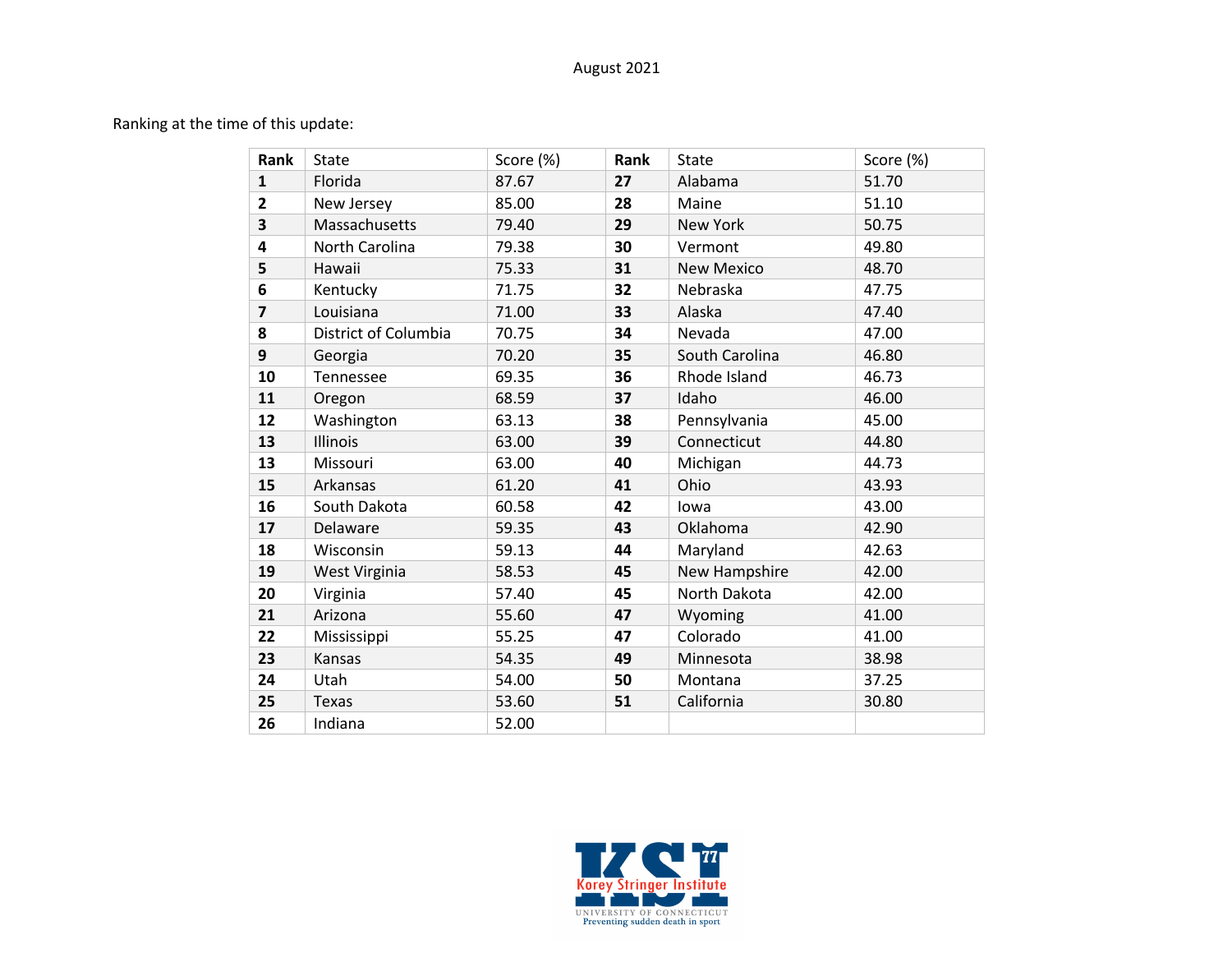| <b>State</b>   | Old<br>Rank | <b>New</b><br>Rank | Old<br><b>Score</b> | <b>New</b><br><b>Score</b> | Change<br><b>Score</b> | <b>Areas Changed</b>                                                                                                                                                                                                                                                                                                                                                                                                                                                                                                                                  |
|----------------|-------------|--------------------|---------------------|----------------------------|------------------------|-------------------------------------------------------------------------------------------------------------------------------------------------------------------------------------------------------------------------------------------------------------------------------------------------------------------------------------------------------------------------------------------------------------------------------------------------------------------------------------------------------------------------------------------------------|
| Colorado       | 49          | 48                 | 36.00               | 40.80                      | $+4.8$                 | <b>Emergency Preparedness</b><br>On-site emergency equipment that may be needed in an<br>$\bullet$<br>emergency situation should be listed<br>Coaching education required as part of coaching<br>certification on topics relating to preventing sudden death<br>in sport                                                                                                                                                                                                                                                                              |
| <b>Florida</b> | 4           | 1                  | 76.20               | 87.67                      | $+11.47$               | <b>Traumatic Head Injuries</b><br>Comprehensive training and education for coaches (ie<br>$\bullet$<br>Heads Up Football or equivalent)- Football Coaches<br>Sudden Cardiac Arrest<br>AED should be stored in a safe place<br><b>Emergency Preparedness</b><br>Plan should specify documentation actions that need to be<br>$\bullet$<br>taken post emergency<br>Requires appropriate supervision (i.e., coach certified in<br>$\bullet$<br>CPR/First Aid with education on the prevention of sudden<br>death in sport or an Athletic Trainer onsite) |
| Hawaii         | 6           | 5                  | 71.33               | 75.33                      | $+4$                   | <b>Emergency Preparedness</b><br>Coaching education required as part of coaching<br>$\bullet$<br>certification on topics relating to preventing sudden death<br>in sport                                                                                                                                                                                                                                                                                                                                                                              |
| <b>lowa</b>    | 45          | 42                 | 39.00               | 43.00                      | $+4$                   | <b>Emergency Preparedness</b><br>Coaching education required as part of coaching<br>$\bullet$<br>certification on topics relating to preventing sudden death<br>in sport.                                                                                                                                                                                                                                                                                                                                                                             |
| <b>Kansas</b>  | 29          | 23                 | 50.35               | 54.35                      | $+4$                   | <b>Emergency Preparedness</b><br>Coaching education required as part of coaching<br>$\bullet$<br>certification on topics relating to preventing sudden death<br>in sport.                                                                                                                                                                                                                                                                                                                                                                             |
| Louisiana      | 11          | 7                  | 65                  | 71                         | $+6$                   | Heat                                                                                                                                                                                                                                                                                                                                                                                                                                                                                                                                                  |